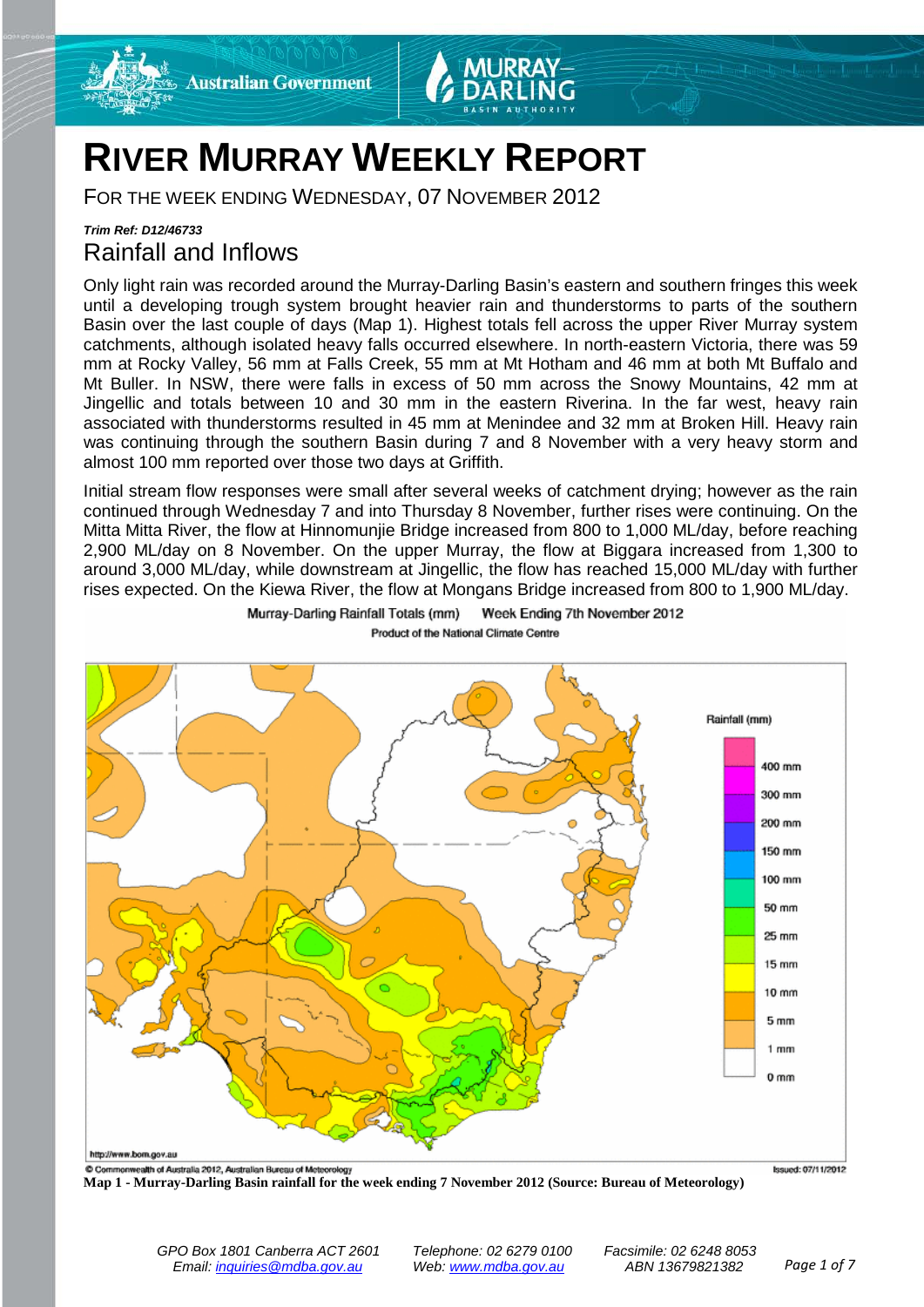



# October 2012 Summary

Below average rainfall for the Murray-Darling Basin persisted during October, following relatively dry conditions during August and September. Area-averaged across the Basin, the Bureau of Meteorology reports that October was the 10<sup>th</sup> driest in 113 years of records with a total of only 15.4 mm (62%) below the mean) and for many places it was the driest October since the very dry spring of 2006. The only areas to receive close to average rain were in the far south-eastern Basin over the upper Murrumbidgee catchment, along the mid Murray valley and in the far north. Across northern and northeastern NSW, large areas recorded 'very much below average' rain with some places receiving 'lowest on record' rainfall for October (Map 2).

The recent trend of above average maximum temperatures also continued during October, with averages between 1 to 2 degrees Celsius above the long-term mean reported in most parts of the Basin. This occurred despite a cold outbreak during the middle of the month that resulted in very low temperatures for several days and widespread snow along the NSW ranges. In contrast with maximum temperatures, overnight minimum temperatures remained cool during October. Most of the Basin recorded average minima between 1 and 3 degrees Celsius below the monthly average.

Inflows to the River Murray system (excluding Darling River and Snowy inflows) continued to recede during October, with a monthly total of about 775 GL. This is well below the long-term average of nearly 1,400 GL, although still slightly above the average for the past 10 years, and fairly similar to the inflow total recorded in October 2011.

October 2012

Murray-Darling Rainfall Deciles



**Map 2 - Murray-Darling Basin rainfall deciles for October 2012 (Source: Bureau of Meteorology)**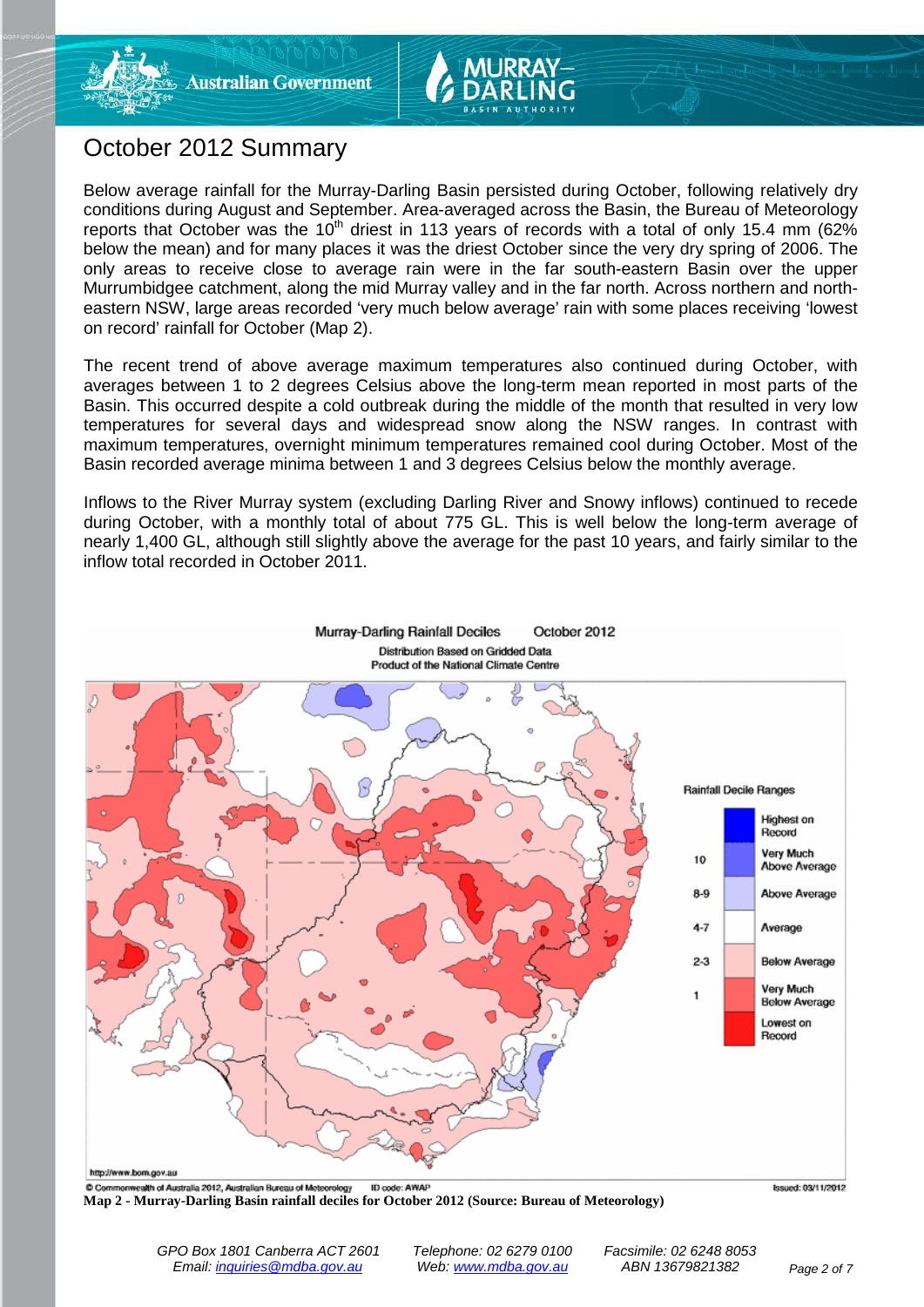

# River Operations

MDBA active storage decreased by 51 GL this week and is currently 8,552 GL, or 99% capacity. Information on upper State shares within each storage can be found on the MDBA water accounting page at [http://www.mdba.gov.au/water/water-accounting.](http://www.mdba.gov.au/water/water-accounting)

At Dartmouth Reservoir, the storage volume decreased by 3 GL to 3,814 GL (99% capacity). The release, measured at Colemans, is currently 3,000 ML/day and combined with tributary inflows is expected to result in flows downstream at Tallandoon close to 5,000 ML/day. See the attached flow advice for more details.

At Hume Reservoir, the storage volume decreased by just 13 GL to 2,865 GL (95% capacity). The release decreased over the week from 16,000 to 6,500 ML/day due to reduced demands. A higher release may be required in the coming week depending on downstream tributary inflows and demand responses to the current rainfall. Inflows to Hume Reservoir have increased, however as at Thursday 8 November, the storage is not expected to fill.

At Yarrawonga Weir, a release of 11,000 ML/day was maintained for much of the week but has now been decreased to 9,500 ML/day. Total diversions through Mulwala Canal and Yarrawonga Main Channel have decreased considerably and are currently around 5,500 ML/day. The current pool level in Lake Mulwala is 124.80 m AHD (10 cm below FSL) and is expected to decrease slightly during the next few days.

On the Edward River system, inflow though the Edward offtake has increased slightly following higher releases from Yarrawonga during the week and is currently at 1,600 ML/day. Inflow through the Gulpa offtake is being held at around 500 ML/day using the regulator gates. This flow rate is enabling water to enter Reed Bed Swamp where a bird breeding event is currently taking place. At Stevens Weir, the flow has averaged around 1,300 ML/day and similar flows are expected in the coming week. The current pool level of 5.14 m on the local gauge is just 6 cm below FSL.

On the Goulburn River, the flow at McCoys Bridge has remained close to 1,000 ML/day throughout the week and is expected to continue around this level during the coming week. At Torrumbarry Weir, diversion through National Channel has increased to 3,200 ML/day and the flow downstream along the River Murray has remained fairly steady between 5,500 and 6,000 ML/day. Similar flows are expected in the coming week.

On the lower Murrumbidgee River, the flow at Balranald has receded only slightly and is currently at 4,700 ML/day. A steady recession continues downstream on the Murray at Euston, where the flow is now at 15,100 ML/day and the pool level is 47.63 m AHD or 3 cm above FSL.

Total storage at Menindee Lakes decreased by 36 GL this week to 1,878 GL (108% capacity). The release to the lower Darling River (measured at Weir 32) has been decreased slowly (currently 2,700 ML/day). Downstream on the lower Darling River, the flow at Burtundy peaked at 4,000 ML/day during the week and is currently at 3,900 ML/day.

At Wentworth Weir, the flow increased to 21,000 ML/day on 3 November and is now at 19,500 ML/day. The flow is expected to recede slightly more this week. At Lake Victoria the volume increased by 1 GL to 669 GL (99% capacity). The flow to South Australia is currently 18,600 ML/day after rising to a peak of 21,200 ML/day during the week.

At the Lower Lakes, inflows continue to recede and only a small number of Barrage gates remain open as operations aim to raise the lake levels towards 0.8 m AHD prior to summer. The 5 day average level for Lake Alexandrina increased by 1 cm to 0.76 m AHD.

# **For media inquiries contact the Media Officer on 02 6279 0141**

DAVID DREVERMAN Executive Director, River Management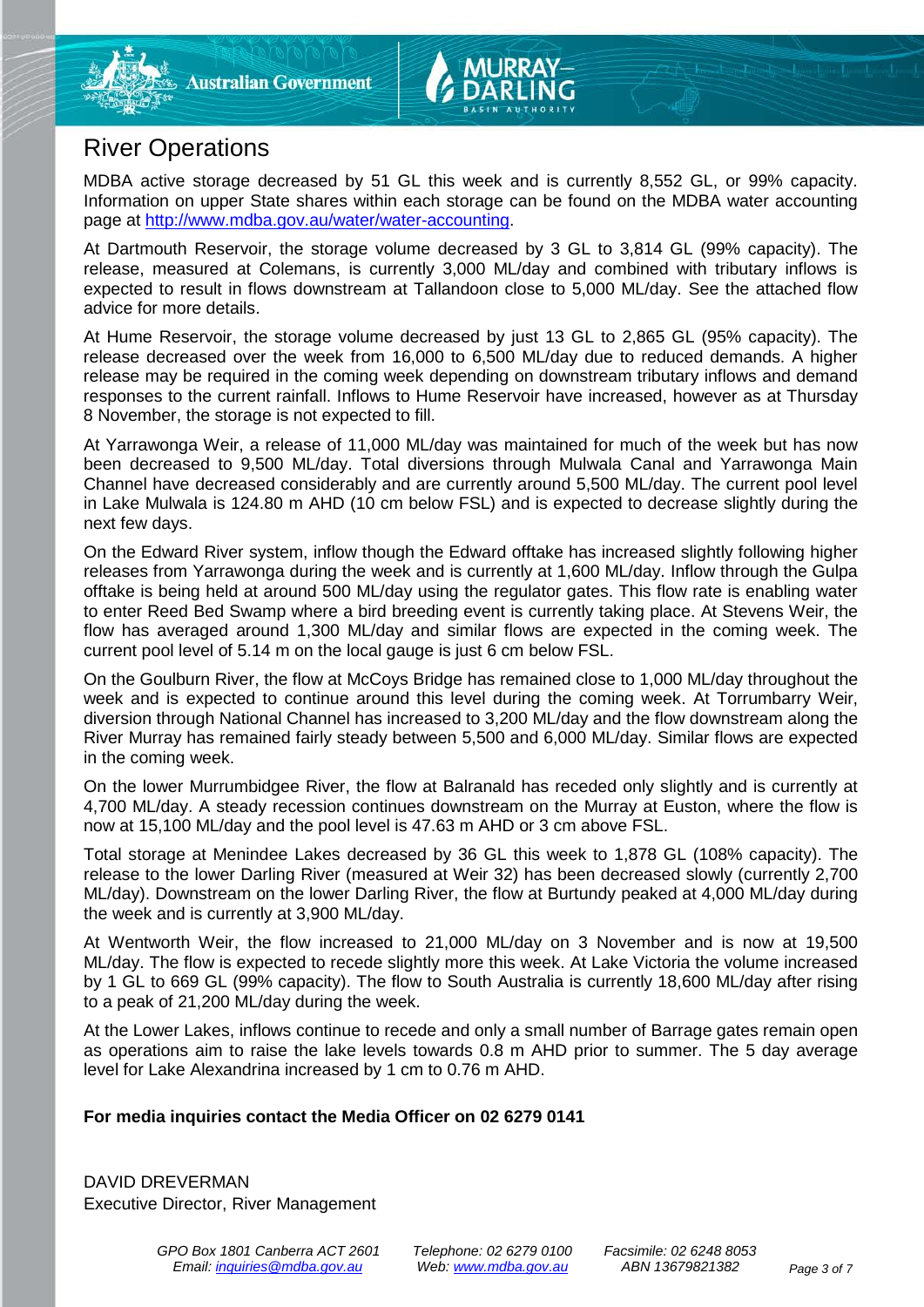



| <b>MDBA Storages</b>             | Full<br>Supply<br>Level | Full Supply<br>Volume | Current<br>Storage<br>Level | Storage<br>Current |      | Dead<br>Storage | Active<br>Storage | Change in<br>Total<br>Storage<br>for the<br>Week |  |
|----------------------------------|-------------------------|-----------------------|-----------------------------|--------------------|------|-----------------|-------------------|--------------------------------------------------|--|
|                                  | $(m$ AHD)               | (GL)                  | (m AHD)                     | $'GL$ )            | %    | (GL)            | (GL)              | (GL)                                             |  |
| Dartmouth Reservoir              | 486.00                  | 3856                  | 485.36                      | 3814               | 99%  | 71              | 3743              | -3                                               |  |
| Hume Reservoir                   | 192.00                  | 3 0 0 5               | 191.29                      | 2865               | 95%  | 23              | 2842              | $-13$                                            |  |
| Lake Victoria                    | 27.00                   | 677                   | 26.94                       | 669                | 99%  | 100             | 569               | $+1$                                             |  |
| Menindee Lakes                   |                         | 1 7 3 1 *             |                             | 1878               | 108% | $(480 \#)$      | 398               | $-36$                                            |  |
| <b>Total</b>                     |                         | 9 2 6 9               |                             | 9 2 2 6            | 100% | $ -$            | 8 5 5 2           | $-51$                                            |  |
| <b>Total Active MDBA Storage</b> |                         |                       |                             |                    |      |                 | 99% ^             |                                                  |  |

### **Major State Storages**

| <b>Burrinjuck Reservoir</b> | 026     | 877                      | 85% |     | 874             | $-46$     |
|-----------------------------|---------|--------------------------|-----|-----|-----------------|-----------|
| <b>Blowering Reservoir</b>  | 631     | 501                      | 92% | 24  | 477             | .40<br>ᅕᅜ |
| Eildon Reservoir            | 3 3 3 4 | <b>0 פו פ</b><br>ن ۱ ن ر | 99% | 100 | 0.010<br>ں ہے ں |           |

\* Menindee surcharge capacity – 2050 GL \*\* All Data is rounded to nearest GL \*\*

# NSW takes control of Menindee Lakes when storage falls below 480 GL, and control reverts to MDBA when storage next reaches 640 GL A % of total active MDBA storage

**Snowy Mountains Scheme Snowy diversions for week ending 06 Nov 2012** 

| <b>Storage</b>         | <b>Active Storage</b><br>(GL) | Weekly Change<br>(GL) | Diversion (GL)       | This Week | From 1 May<br>2012 |
|------------------------|-------------------------------|-----------------------|----------------------|-----------|--------------------|
| Lake Eucumbene - Total | 2 4 3 9                       | $+12$                 | Snowy-Murray         | +2        | 476                |
| Snowy-Murray Component | 944                           | $+19$                 | Tooma-Tumut          |           | 176                |
| <b>Target Storage</b>  | 1450                          |                       | <b>Net Diversion</b> | -5        | 300                |
|                        |                               |                       | Murray 1 Release     |           | 705                |

# **Major Diversions from Murray and Lower Darling (GL) \***

| <b>New South Wales</b>    | This Week | From 1 July<br>2012 | Victoria                        | This Week | From 1<br><b>July 2012</b> |
|---------------------------|-----------|---------------------|---------------------------------|-----------|----------------------------|
| Murray Irrig. Ltd (Net)   | 38.5      | 447                 | Yarrawonga Main Channel (net)   | 9.3       | 90                         |
| Wakool Sys Allowance      | 0.3       |                     | Torrumbarry System + Nyah (net) | 15.5      | 178                        |
| Western Murray Irrigation | 0.9       | 5                   | Sunraysia Pumped Districts      | 3.1       | 26                         |
| Licensed Pumps            | 5.1       |                     | Licensed pumps - GMW (Nyah+u/s) | 0.4       | 6                          |
| Lower Darling             | 2.8       | 101                 | Licensed pumps - LMW            | 10.5      | 64                         |
| <b>TOTAL</b>              | 47.6      | 624                 | TOTAL                           | 28.8      | 364                        |

\* Figures derived from estimates and monthly data. Please note that not all data may have been available at the time of creating this report.

\*\* All data above is rounded to nearest 100 ML for weekly data and nearest GL for cumulative data\*\*

| Flow to South Australia (GL)                           | Entitlement this month | $180.0*$ |                 |  |  |  |
|--------------------------------------------------------|------------------------|----------|-----------------|--|--|--|
| * Flow to SA will be greater than entitlement for this | Flow this week         | 140.7    | (20 100 ML/day) |  |  |  |
| month due to Unregulated Flows and Additional          | Flow so far this month | 140.7    |                 |  |  |  |
| Dilution Flow.                                         | Flow last month        | 1.071.9  |                 |  |  |  |
| A !! '. /EA\                                           |                        |          |                 |  |  |  |

## **Salinity (EC) (microSiemens/cm at 25o C)**

|                         | Current | Average over the last week | Average since 1 August 2012 |
|-------------------------|---------|----------------------------|-----------------------------|
| Swan Hill               | 130     | 130                        | 120                         |
| Euston                  | 120     | 120                        | 120                         |
| <b>Red Cliffs</b>       | 110     | 110                        | 110                         |
| Merbein                 | 210     | 180                        | 140                         |
| Burtundy (Darling)      | 430     | 440                        | 430                         |
| Lock 9                  | 200     | 170                        | 130                         |
| Lake Victoria           | 230     | 230                        | 240                         |
| Berri                   | 220     | 220                        | 200                         |
| Waikerie                | 280     | 300                        | 250                         |
| Morgan                  | 250     | 300                        | 230                         |
| Mannum                  | 490     | 400                        | 220                         |
| Murray Bridge           | 370     | 320                        | 240                         |
| Milang (Lake Alex.)     | 290     | 320                        | 400                         |
| Poltalloch (Lake Alex.) | 250     | 230                        | 260                         |
| Meningie (Lake Alb.)    | 3 4 8 0 | 3450                       | 3 4 3 0                     |
| Goolwa Barrages         | 460     | 460                        | 2 170                       |

*GPO Box 1801 Canberra ACT 2601 Telephone: 02 6279 0100 Facsimile: 02 6248 8053 Email: [inquiries@mdba.gov.au](mailto:inquiries@mdba.gov.au) Web: [www.mdba.gov.au](http://www.mdba.gov.au/) ABN 13679821382 Page 4 of 7*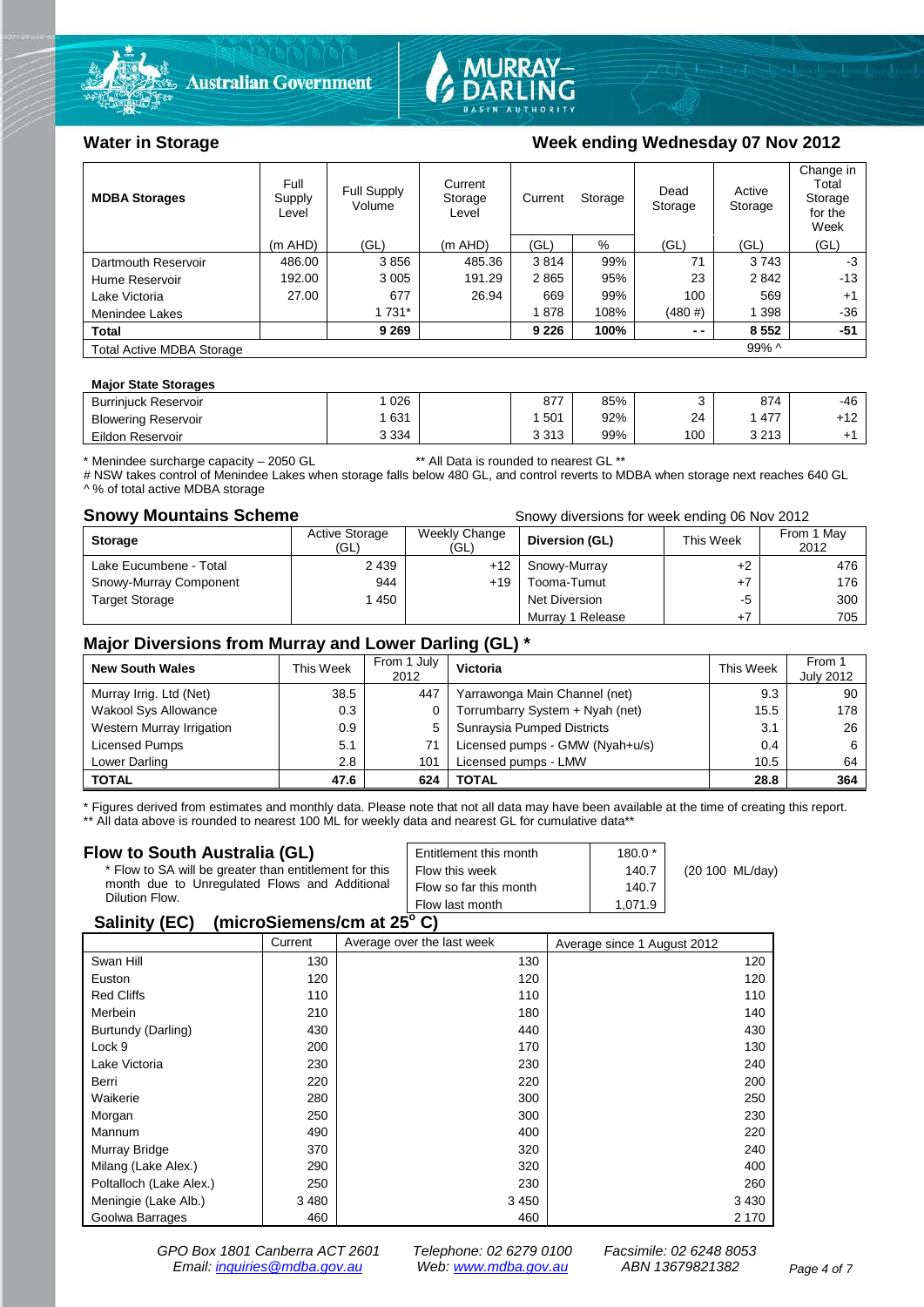



# **River Levels and Flows Week ending Wednesday 07 Nov 2012**

|                                  | Stage          | Gauge    | Height  | Flow     | Trend | Average Flow<br>this Week | Average<br>Flow last<br>Week |
|----------------------------------|----------------|----------|---------|----------|-------|---------------------------|------------------------------|
| <b>River Murray</b>              | (m)            | local(m) | (m AHD) | (ML/day) |       | (ML/day)                  | (ML/day)                     |
| Khancoban                        | $\blacksquare$ |          |         | 3 1 4 0  | E     | 2650                      | 3410                         |
| Jingellic                        | 4.0            | 1.97     | 208.49  | 7 0 5 0  | R     | 5770                      | 6400                         |
| Tallandoon (Mitta Mitta River)   | 4.2            | 2.25     | 219.14  | 3 1 8 0  | R     | 3 0 7 0                   | 1740                         |
| Heywoods                         | 5.5            | 2.24     | 155.87  | 6 5 4 0  | F     | 9880                      | 17 690                       |
| <b>Doctors Point</b>             | 5.5            | 2.39     | 150.86  | 7870     | F     | 11 310                    | 19890                        |
| Albury                           | 4.3            | 1.39     | 148.83  |          |       |                           |                              |
| Corowa                           | 3.8            | 2.44     | 128.46  | 10 340   | F     | 14 850                    | 18 980                       |
| Yarrawonga Weir (d/s)            | 6.4            | 1.58     | 116.62  | 9520     | S     | 10 6 20                   | 9 3 4 0                      |
| Tocumwal                         | 6.4            | 2.37     | 106.21  | 10 220   | F     | 10760                     | 9 3 6 0                      |
| Torrumbarry Weir (d/s)           | 7.3            | 1.99     | 80.54   | 5 5 9 0  | R     | 5710                      | 8 3 7 0                      |
| Swan Hill                        | 4.5            | 1.32     | 64.24   | 6 2 7 0  | F     | 6940                      | 10 270                       |
| <b>Wakool Junction</b>           | 8.8            | 3.56     | 52.68   | 10 010   | F     | 11 790                    | 15 600                       |
| Euston Weir (d/s)                | 8.8            | 2.59     | 44.43   | 15 120   | F     | 16 940                    | 20 610                       |
| Mildura Weir (d/s)               |                |          |         | 16 170   | F     | 18 190                    | 20 640                       |
| Wentworth Weir (d/s)             | 7.3            | 3.91     | 28.67   | 19 450   | F     | 20 170                    | 19860                        |
| <b>Rufus Junction</b>            |                | 4.99     | 21.92   | 17 540   | F     | 18 900                    | 18 610                       |
| Blanchetown (Lock 1 d/s)         | $\blacksquare$ | 1.38     |         | 17800    | R     | 19 250                    | 21 430                       |
|                                  |                |          |         |          |       |                           |                              |
| <b>Tributaries</b>               |                |          |         |          |       |                           |                              |
| Kiewa at Bandiana                | 2.7            | 1.43     | 154.66  | 1 1 8 0  | R     | 1 2 3 0                   | 1830                         |
| Ovens at Wangaratta              | 11.9           | 8.36     | 146.04  | 1 5 6 0  | R     | 1 4 3 0                   | 1 650                        |
| Goulburn at McCoys Bridge        | 9.0            | 1.58     | 93.00   | 1 0 2 0  | R     | 1 0 2 0                   | 1 3 3 0                      |
| Edward at Stevens Weir (d/s)     |                | 1.42     | 81.19   | 1 2 2 0  | F     | 1 3 4 0                   | 1580                         |
| <b>Edward at Liewah</b>          |                | 2.43     | 57.81   | 1820     | R     | 1820                      | 2 0 9 0                      |
| <b>Wakool at Stoney Crossing</b> |                | 1.70     | 55.19   | 1 0 2 0  | F     | 1 2 6 0                   | 1 980                        |
| Murrumbidgee at Balranald        | 5.0            | 3.86     | 59.82   | 4740     | F     | 4 9 8 0                   | 5 5 4 0                      |
| Barwon at Mungindi               |                | 3.13     |         | 0        | F     | 20                        | 50                           |
| Darling at Bourke                | $\blacksquare$ | 4.13     |         | 500      | S     | 500                       | 550                          |
| Darling at Burtundy Rocks        |                | 2.60     |         | 3 9 4 0  | F     | 3880                      | 1610                         |

Natural Inflow to Hume 6 360 9 000

(i.e. Pre Dartmouth & Snowy Mountains scheme)

**Weirs and Locks** Pool levels above or below Full Supply Level (FSL)

| <b>Murray</b>      | FSL (m AHD) | u/s     | d/s            |                       | FSL (m AHD) | u/s     | d/s     |
|--------------------|-------------|---------|----------------|-----------------------|-------------|---------|---------|
| Yarrawonga         | 124.90      | $-0.10$ | $\blacksquare$ | No. 7 Rufus River     | 22.10       | $+0.14$ | $+2.70$ |
| No. 26 Torrumbarry | 86.05       | $+0.02$ | $\sim$         | No. 6 Murtho          | 19.25       | $+0.01$ | $+1.05$ |
| No. 15 Euston      | 47.60       | $+0.03$ | $\blacksquare$ | No. 5 Renmark         | 16.30       | $+0.04$ | $+1.02$ |
| No. 11 Mildura     | 34.40       | $+0.02$ | $+0.68$        | No. 4 Bookpurnong     | 13.20       | $+0.15$ | $+1.88$ |
| No. 10 Wentworth   | 30.80       | $+0.02$ | $+1.27$        | No. 3 Overland Corner | 9.80        | $+0.03$ | $+1.23$ |
| No. 9 Kulnine      | 27.40       | $+0.07$ | $+0.64$        | No. 2 Waikerie        | 6.10        | $+0.15$ | $+1.18$ |
| No. 8 Wangumma     | 24.60       | $+0.02$ | $+1.05$        | No. 1 Blanchetown     | 3.20        | $+0.03$ | $+0.63$ |

## **Lower Lakes FSL = 0.75 m AHD**

Lake Alexandrina average level for the past 5 days (m AHD) 0.76

| <b>Barrages</b>       |              | <b>Fishways at Barrages</b> |            |                          |               |
|-----------------------|--------------|-----------------------------|------------|--------------------------|---------------|
|                       | Openings     | Level (m AHD)               | No. Open   | Rock Ramp                | Vertical Slot |
| Goolwa                | 128 openings | 0.79                        |            | -                        | Open          |
| Mundoo                | 26 openings  | 0.79                        | All closed | $\overline{\phantom{0}}$ |               |
| <b>Boundary Creek</b> | 6 openings   |                             |            | $\blacksquare$           |               |
| Ewe Island            | 111 gates    |                             |            | -                        |               |
| Tauwitchere           | 322 gates    | 0.81                        | 5          | Open                     | Open          |

AHD = Level relative to Australian Height Datum, i.e. height above sea level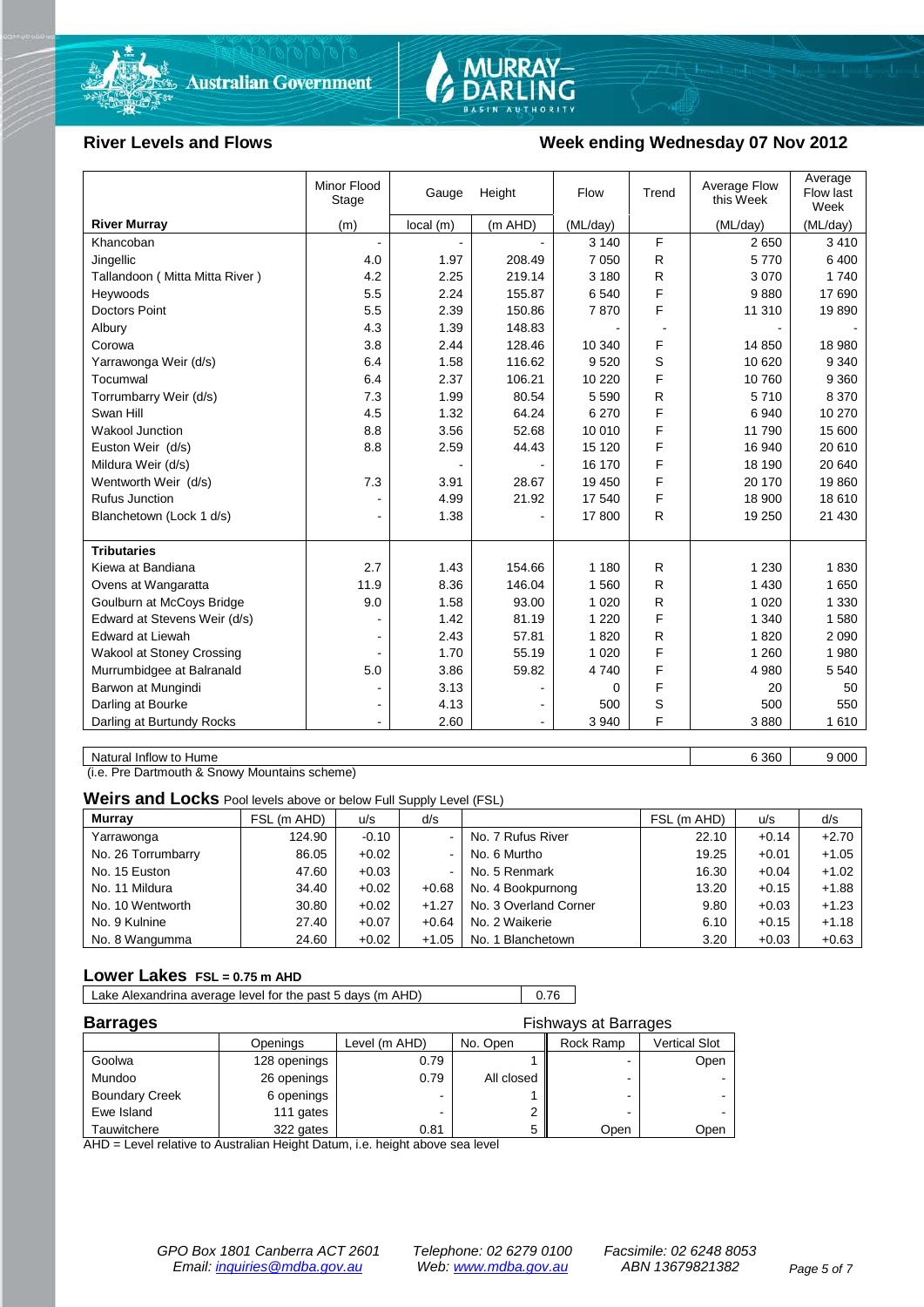



# **Week ending Wednesday 07 Nov 2012**





# **State Allocations (as at 07 Nov 2012)**

| <b>NSW - Murray Valley</b> |  |
|----------------------------|--|
|----------------------------|--|

| High security    | 100% |
|------------------|------|
| General security | 100% |
|                  |      |

### **NSW – Murrumbidgee Valley Victorian - Goulburn Valley**

| High security    | 95% |
|------------------|-----|
| General security | 64% |
|                  |     |

### **NSW - Lower Darling**

| High security    | 100% |
|------------------|------|
|                  |      |
| General security | 100% |
|                  |      |

| <b>NSW - Murray Valley</b> | Victorian - Murray Valley |                  |      |
|----------------------------|---------------------------|------------------|------|
| High security              | 100%                      | High reliability | 100% |
| General security           | 100%                      | Low reliability  | 0%   |

| Victorian - Goulburn Valley |      |
|-----------------------------|------|
| High reliability            | 100% |

| Low reliability | 0% |  |
|-----------------|----|--|
|                 |    |  |

| South Australia – Murray Valley |      |  |
|---------------------------------|------|--|
| High security                   | 100% |  |

NSW : <http://www.water.nsw.gov.au/About-us/Media-releases/media/default.aspx><br>VIC : http://www.g-mwater.com.au/water-resources/allocations/current.asp

VIC : <http://www.g-mwater.com.au/water-resources/allocations/current.asp><br>SA : http://www.waterforgood.sa.gov.au/category/news/

<http://www.waterforgood.sa.gov.au/category/news/>